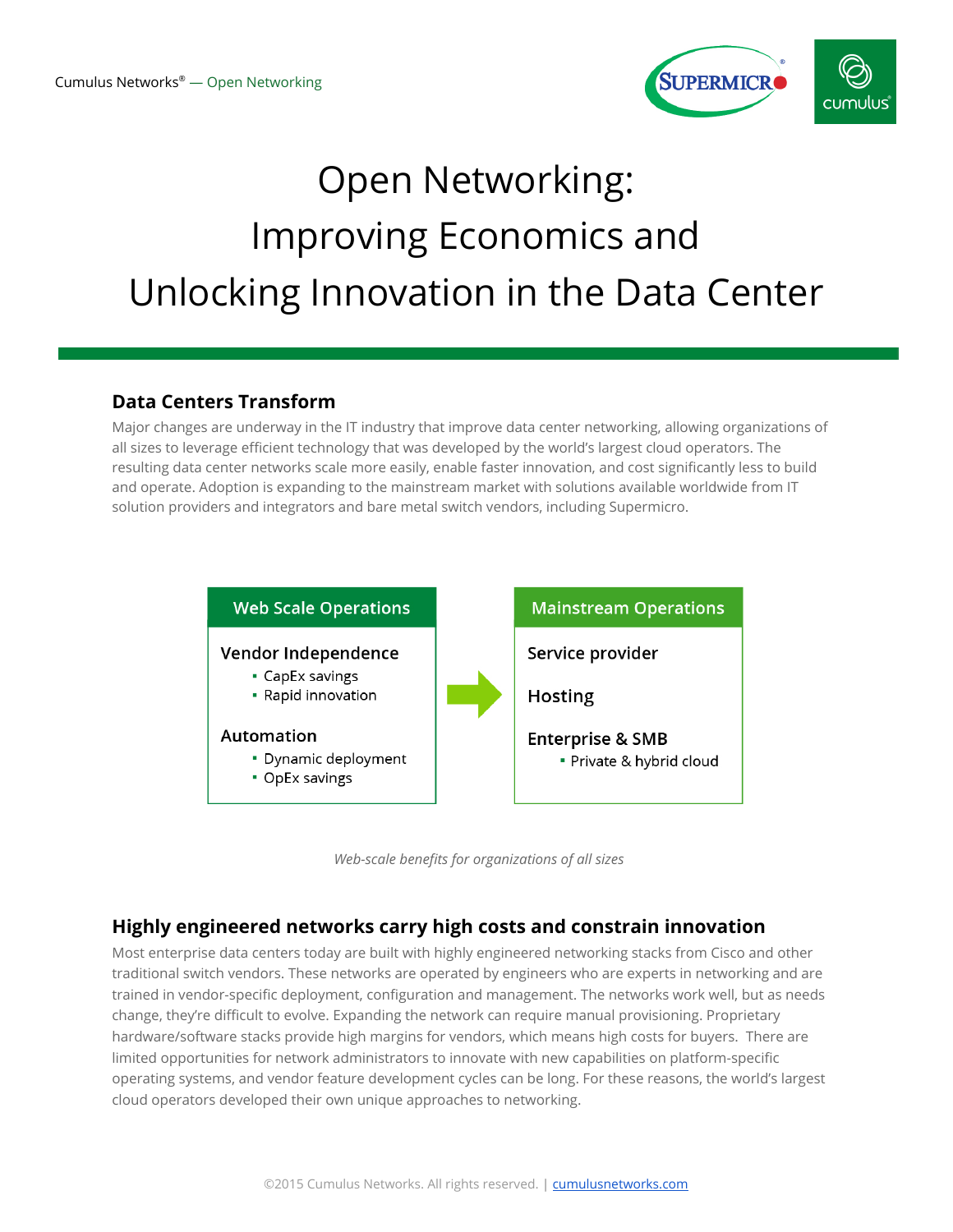

## **Should network devices operate more like servers?**

While most data center networks are locked into vendor-controlled stacks, the servers are far more open. Years ago, disaggregation of server hardware and software transformed this business, providing customers with choice, better tools and cost improvements. Linux operating systems allow systems administrators to leverage a wide range of open source and commercial automation tools to speed service delivery. They can focus on applications instead of spending so much time managing hardware.

Now this same transformation is taking place for data center networks. "Open networking" refers to the disaggregation of switching hardware and software and to the possibility of using of a true Linux operating system to enable the same kind of model used with servers: open choices for customers, lower total cost of ownership, and ability to rapidly innovate via customized, open source and/or commercial tools and applications. In fact, the very same automation tools used for servers may now be used for the network as well, an important efficiency as IT organizations continue to scale infrastructure and services. With Linux, networking adopts the native language of the data center.



*Open networking enables platform choice and affordable capacity*

#### **Open networking adoption expands to the mainstream**

Two important trends are reshaping the networking industry today: software defined networking (SDN) and SDDC with open networking. There are a wide range of approaches to SDN, but they all involve separating the control of how network resources are used (the "control plane") from the management of the physical hardware devices within the underlay network (the "data plane"). The other major trend is the software defined data center or SDDC.

Open networking, which consists of (1) bare metal switches (or white boxes or "brite boxes"), (2) a true Linux operating system, and (3) use of standard tools for automation and other functions is an element of the SDDC and is also the best value as a networking underlay for many SDN deployments.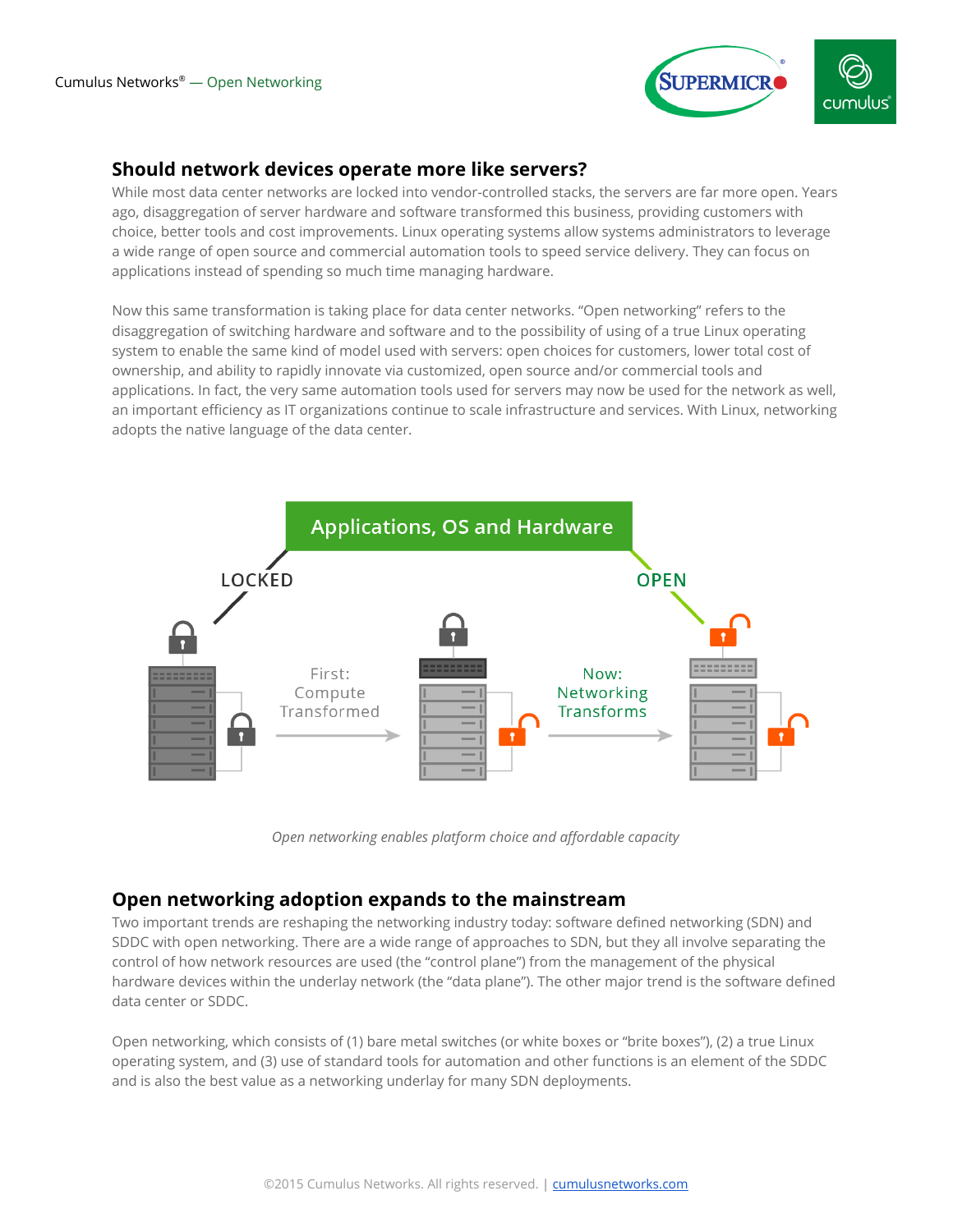

As mentioned above, open networking allows data center switches to be managed in the same manner as servers. Network administrators who adopt open networking leverage familiar switching and routing features provided by the Linux OS. Server administrators use their existing Linux tools as they deploy open networking to support VMware vSphere, OpenStack, big data, and other application environments. DevOps teams benefit from the ability to innovate at a faster pace.



*Open networking*

#### **Cumulus Networks provides the OS for open networking**

System software company Cumulus Networks was founded with the principle of enabling high capacity networks that are easy to deploy and affordable, helping customers realize the full promise of the software-defined data center. The company is led by experts from Cisco and VMware. CEO JR Rivers is a former Cisco Fellow, the highest level of distinction among Cisco engineers. Cumulus Networks technology powers well over one million ports worldwide and has customers ranging from small businesses and universities to enterprises and some of the world's largest cloud providers.

The Cumulus Networks strategy is to provide great networking for layer 2, layer 3 and overlay architectures, supported by improved economics and a robust ecosystem as an alternative to highly engineered, proprietary vendor-locked stacks that constrain IT innovation. Cumulus Linux, the OS for open networking, enables disaggregation of top-of-rack (ToR) data center switching that provides customers with choice, improved automation, and affordable scalability. The company unleashes the power of open networking with a business strategy that leverages (1) the rapid technology improvement cycles of merchant silicon, (2) an expanding set of bare metal switching hardware providers, (3) the growing ecosystem of commercial and open source Linux tools and applications including automation and Network Functions Virtualization (NFV) overlays, and (4) diverse routes to market globally to fit customers' purchasing behaviors.



*Broad range of tools and solutions supported on Cumulus Linux*